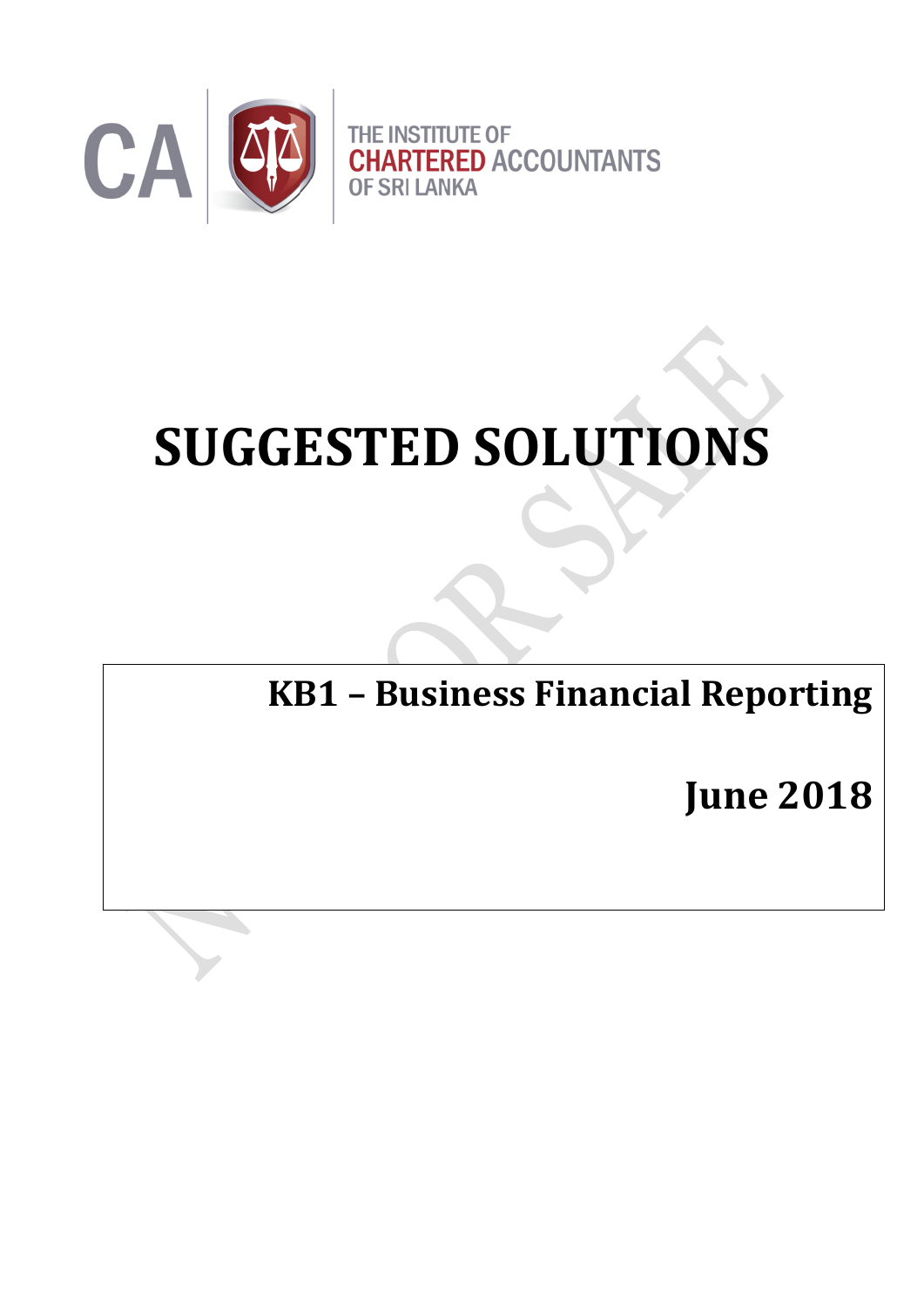| Relevant Learning Outcome/s:       |
|------------------------------------|
| 1.1 Conceptual framework of SLFRS  |
| 1.3 Regulatory framework           |
| Study text reference – Page 40, 14 |

(a) For financial information to be a faithful representation, it must be complete, neutral and free from errors.

The above property is used for both administrative purposes and to earn rental income. As per Sri Lanka Accounting Standards (LKAS 40), the part given out for rent should be recognised as investment property however, P Ltd has recognised the entire property as PPE. Therefore, it is not in compliance with Sri Lanka Accounting Standards and not free from errors. This also means that the information given in the financial statements is not complete.

(b) The Code of Best Practice on Corporate Governance requires every public company to hold board meetings at least once in every quarter of a financial year. Since, S PLC holds board meetings only twice a year, it is not in compliance with the said Code.

The board should include at least three non-executive directors or one third of the total as such, whichever is higher. If the constitution of the Board of Directors include only three non-executive directors, all three non-executive directors should be independent. In all other instances, three or two thirds of non-executive directors appointed to the Board, whichever is higher, should be independent. S PLC has not complied with these requirements since it has only one nonexecutive director out of a total of 07 directors.

Where the chairman and the CEO is the same person, majority of the board should be non-executive directors. S PLC has not complied with this requirement as well.

In the event the Chairman and CEO is the same person, the Board should appoint one of the independent Non-Executive Directors to be the "Senior Independent Director" (SID).

In the event of chairman and CEO is the same person, it should be justified and highlighted in the annual report.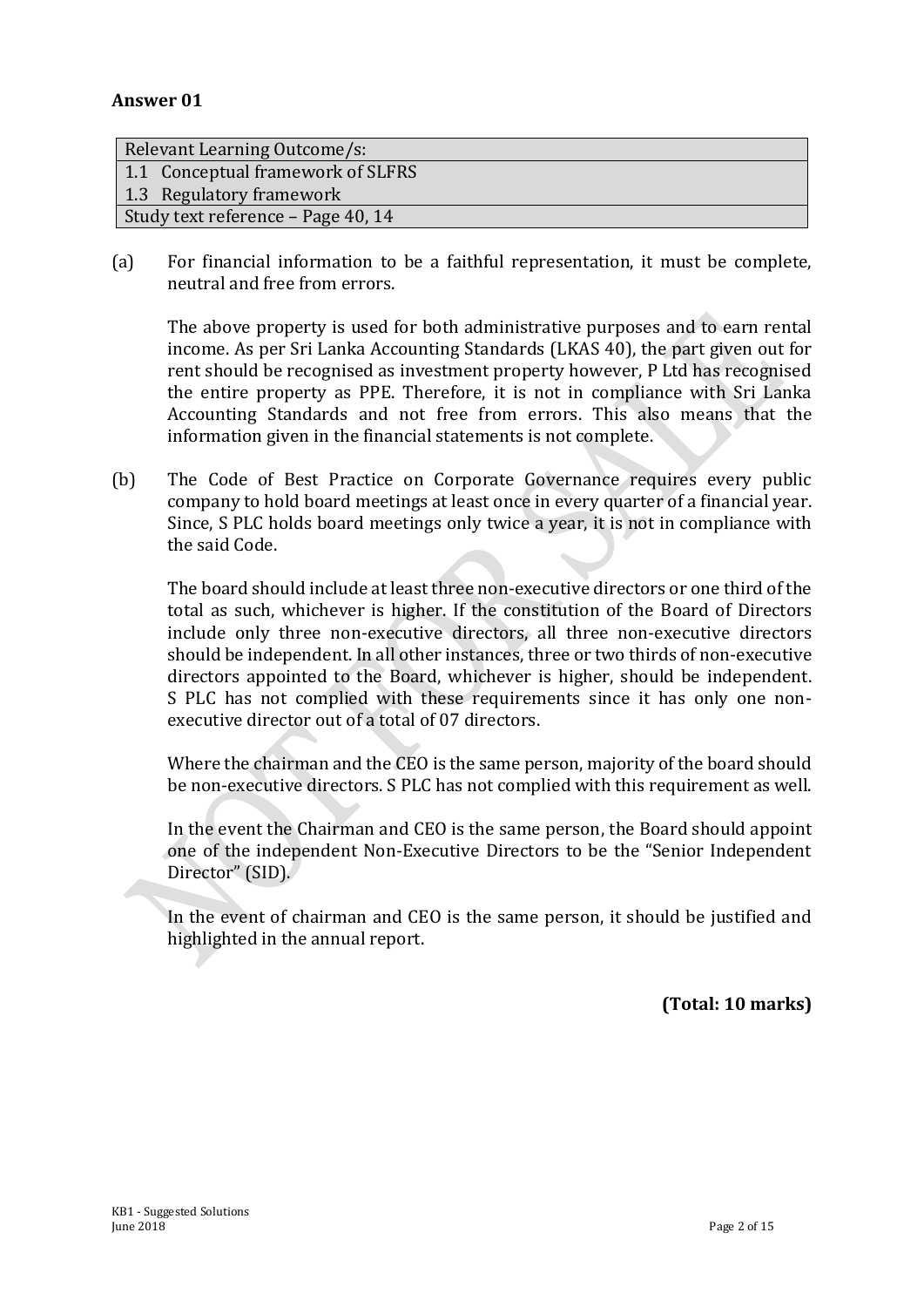| Relevant Learning Outcome/s: 2.2 (Level B) |
|--------------------------------------------|
| Study text reference – Page 618, 626       |

(a) If the directors of Reliable (Pvt) Ltd shall make an assessment of the going concern. In making that assessment, the directors/management become aware of material uncertainties related to events or conditions that the management cast significant doubt on the entity's ability to continue as a going concern, the /management shall disclose such uncertainties relating to going concern of the entity in the financial statements for the year ended. This is a requirement in SLFRS for SMEs.

If the entity determines that the financial statements cannot be prepared on a going concern basis, it shall disclose that fact, together with the basis on which the financial statements were prepared and the reason why the entity is not regarded as a going concern.

(b) According to SLFRS for SMEs (Section 16), this property is an investment property.

Investment property whose fair value can be measured reliably without undue cost or effort shall be measured at fair value at each reporting date with changes in fair value recognized in the Statement of Profit or Loss.

Since the management has estimated the fair value in each year, it is clear that the fair value can be estimated without undue cost or effort.

Therefore, the property should be measured at fair value of Rs. 60 million as at 31 March 2018 and the Fair Value gain of Rs. 5 million shall be recognized in Statement of Profit or Loss.

Since, Plaza (Pvt) Ltd has incorrectly reflected this property in the financial statements which is a prior period error and therefore, should be corrected retrospectively.

**(Total: 10 marks)**

 $\overline{\phantom{0}}$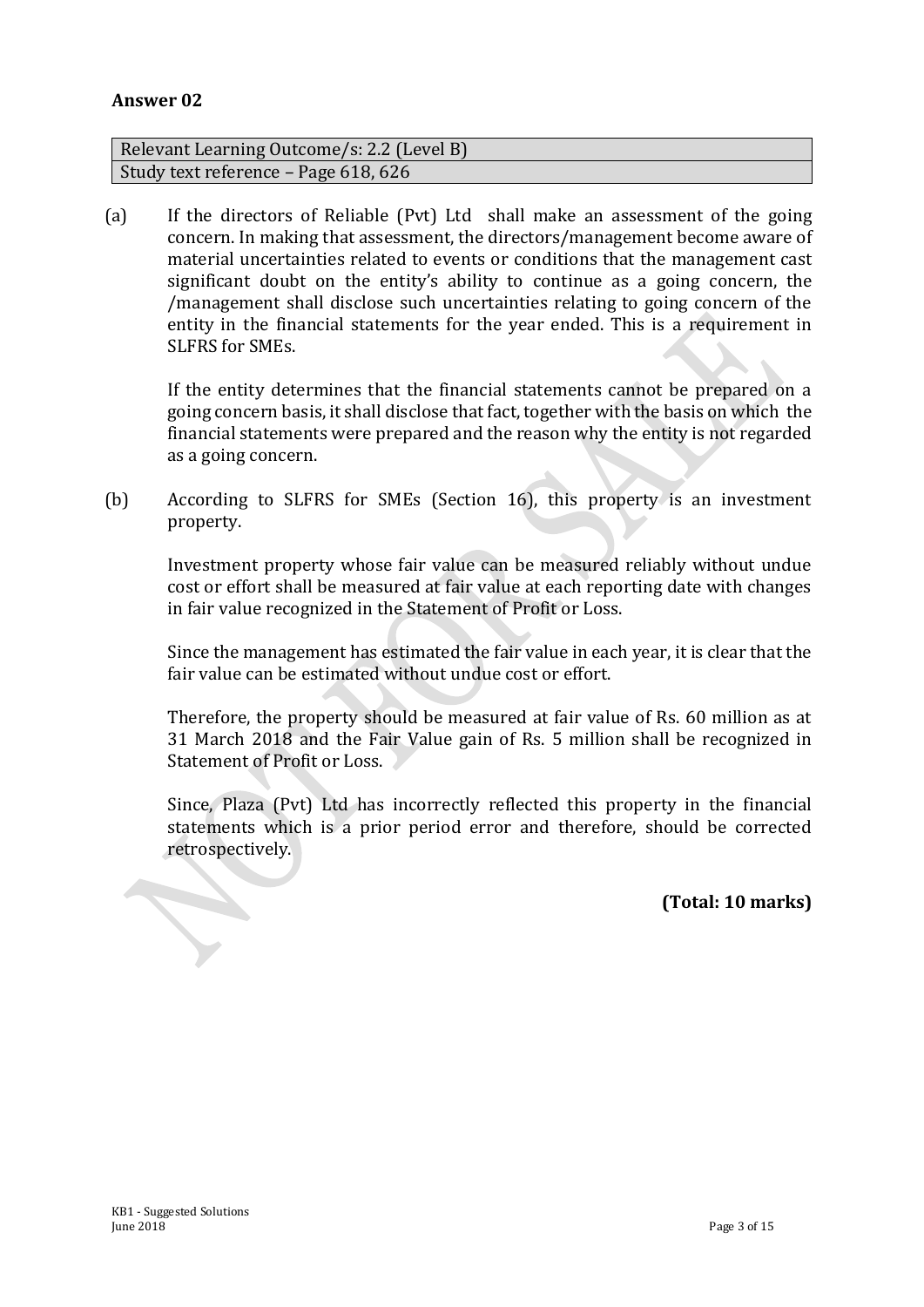Relevant Learning Outcome/s: 2.1 (Level A) , 2.2 (Level B) Study text reference – Page 434-449, 86-87

#### (a) (i)

- 1. Helen Holdings (Pvt) Ltd (HHL) (Parent)
- 2. Helan Plastics (Pvt) Ltd (Fellow Subsidiary))
- 3. Rathna (Pvt) Ltd (Affiliate)
- 4. Chairman (Key management personnel)
- (ii)Related Party Disclosures The parent entity of Helen PLC is Helen Holdings (Pvt.) Ltd. Transactions and outstanding balances with related parties of Helen PLC are as follows:

#### **Transactions outstanding balance as at 31.03.2018**

Fellow Subsidiary (Helan Plastics (Pvt) Ltd) Sale of goods Rs. 23 million Rs. 12 million (Dr)

Affiliate (Rathna (Pvt) Ltd) Providing of services Rs. 10 million Rs. 10 million (Dr)

As the consideration for settlement of the above transaction, Rathna (Pvt) Ltd will issue its shares to the company in 6 months' time.

(b) As per LKAS 1, when an entity applies an accounting policy retrospectively, and it has material effect on the information in the Statement of Financial Position at the beginning of the preceding period, the entity shall present a third Statement of Financial Position as at the beginning of the preceding period in addition to the minimum comparative financial statements.

Accordingly, Horizon Finance PLC has to present 3 Statement of Financial Positions as at 1 January 2017, 31 December 2017 and 31 December 2018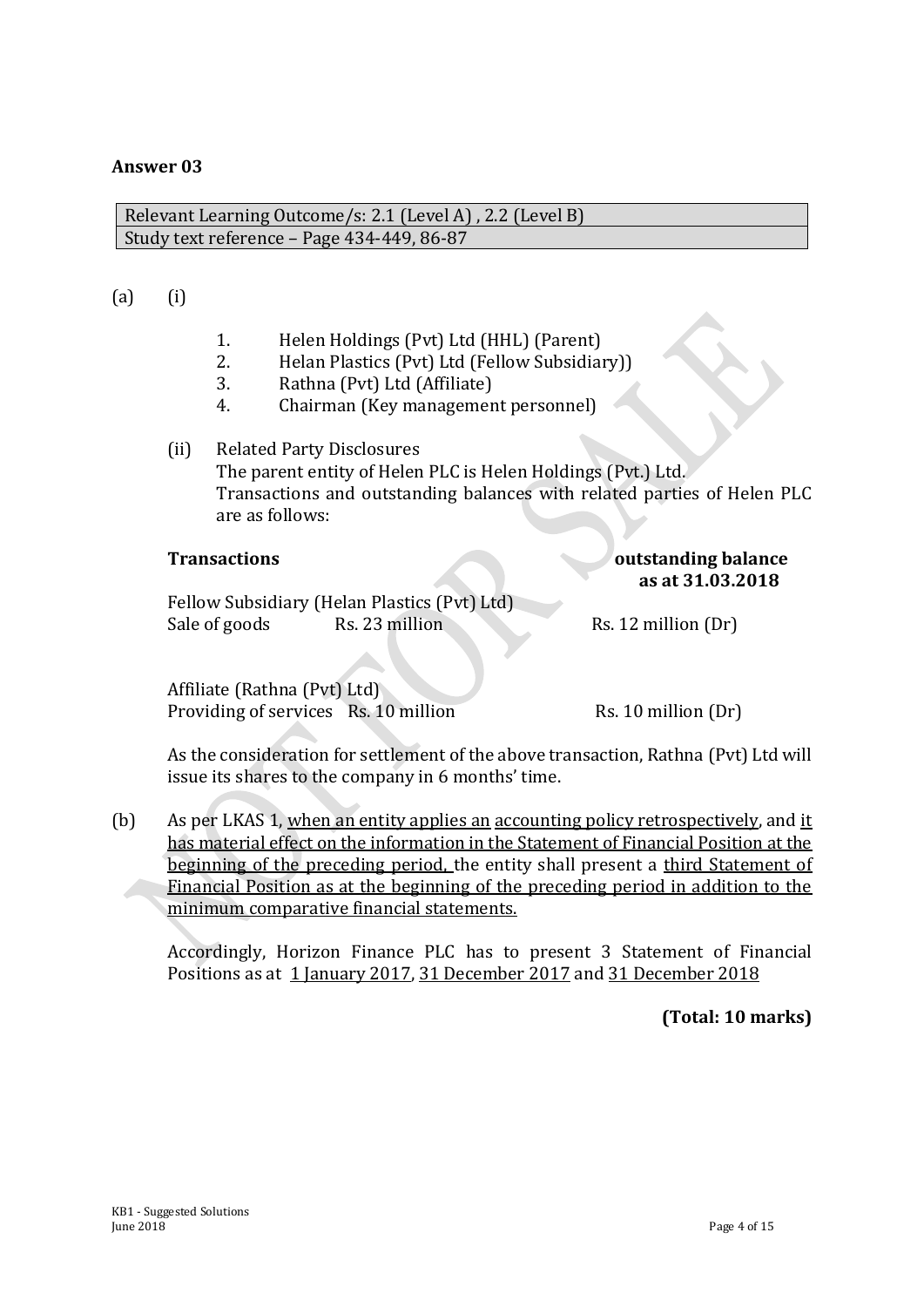Relevant Learning Outcome/s: 2.2 (Level B) Study text reference – Page 273

(a)

- Scheme 1 is a defined contribution plan because employees are entitled to a specified proportion of the plan assets and depend on the performance of the investment. Therefore, Peter & Co. PLC (PCP) does not have further obligation other than the amount contributed to the plan**.** The contribution paid by PCP should be recognized as an expense.
- Scheme 2 is a defined benefit plan since PCP has an obligation to fund the shortfall if the plan does not have sufficient fund to meet the pension liability*.* LKAS 19 requires defined benefit obligation (net of fair value of plan asset) to be recognized as a liability in the financial statements while the movements are recognized in profit or loss and other comprehensive income

(b)

- i. In this case, MM (Pvt) Ltd has an option to require MAC (Pvt) Ltd to redeem preference share at par at any given time. This creates an obligation to MAC (Pvt) Ltd to transfer a financial asset (i.e. cash) to MM (Pvt) Ltd. Therefore, these preference shares should be classified as a financial liability in the financial statements of MAC (Pvt) Ltd .
- ii. These preference shares are non-redeemable and a distribution to the holder is made at the discretion of the issuer (i.e. MAC). Since this does not create an obligation to MAC (Pvt) Ltd, these shares should be classified as equity instruments.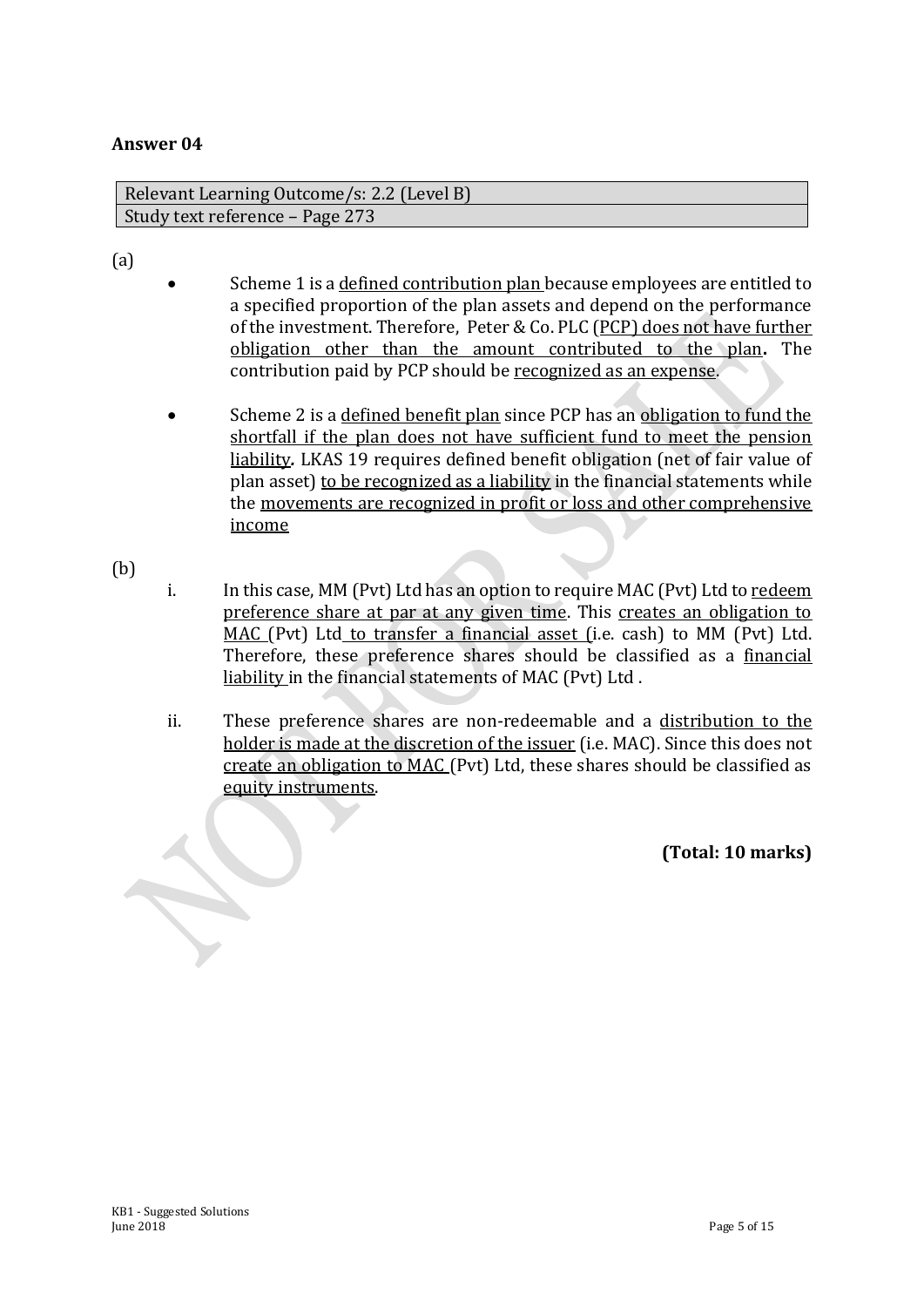Relevant Learning Outcome/s: 41 Financial statement analysis Study text reference – Page 634 -667

#### (a) **Liquidity**

The current ratio has increased  $(2.1 - 1.82)$ . The general norm of 2:1 is a healthy liquidity position*.* The quick ratio has dropped (1.09-0.83). Current Assets other than stocks have come down by  $23.85\% = (1.09-0.83)/1.09$ , comparatively the liquidity position has come down too*.* Stocks have increased, as indicated by the inventory turnover period ratio, to 109 days from 73 days (36 days, 49.3% = (109- 73)/73) assuming other related variables were constant. In other words, the stock holding period was comparatively high*.* The debtors' collection period has increased from 25 days to 30 days. Therefore, we can assume that the debtors' value has also increased due to these additional 5 days*.* The creditors' payment period has decreased from 27 days to 25 days. Therefore, we can assume that the creditors' value has come down due to the reduction of these two days (assuming other related variables was constant)

#### **Efficiency**

Working capital requirement has increased/decreased. Considering Debtors/Creditors period – 2018 (30-25)=5 days 2017 (25-27) =2 days Considering Inventory turnover - 2018 (365/109) = 3.35 times  $2017 (365/73) = 5$  times

Company needs more working capital since the inventory holding period has increased.

(b)

- Reduce Inventory holding period, it has increased in comparison to last year.
- Reduce Working Capital requirement as it has also increased compared to last year. Increase Inventory Turnover period, since this may help to perform operations with a minimum stock level(Minimize absolute stocks, slow moving stocks etc.).
- Convert obsolete, unused, current/noncurrent assets into cash or equivalent mode.
- Introduce trade discounts/promotional methods to collect money within shorter period of time.
- Increase sales, especially cash sales (reduce bad debts).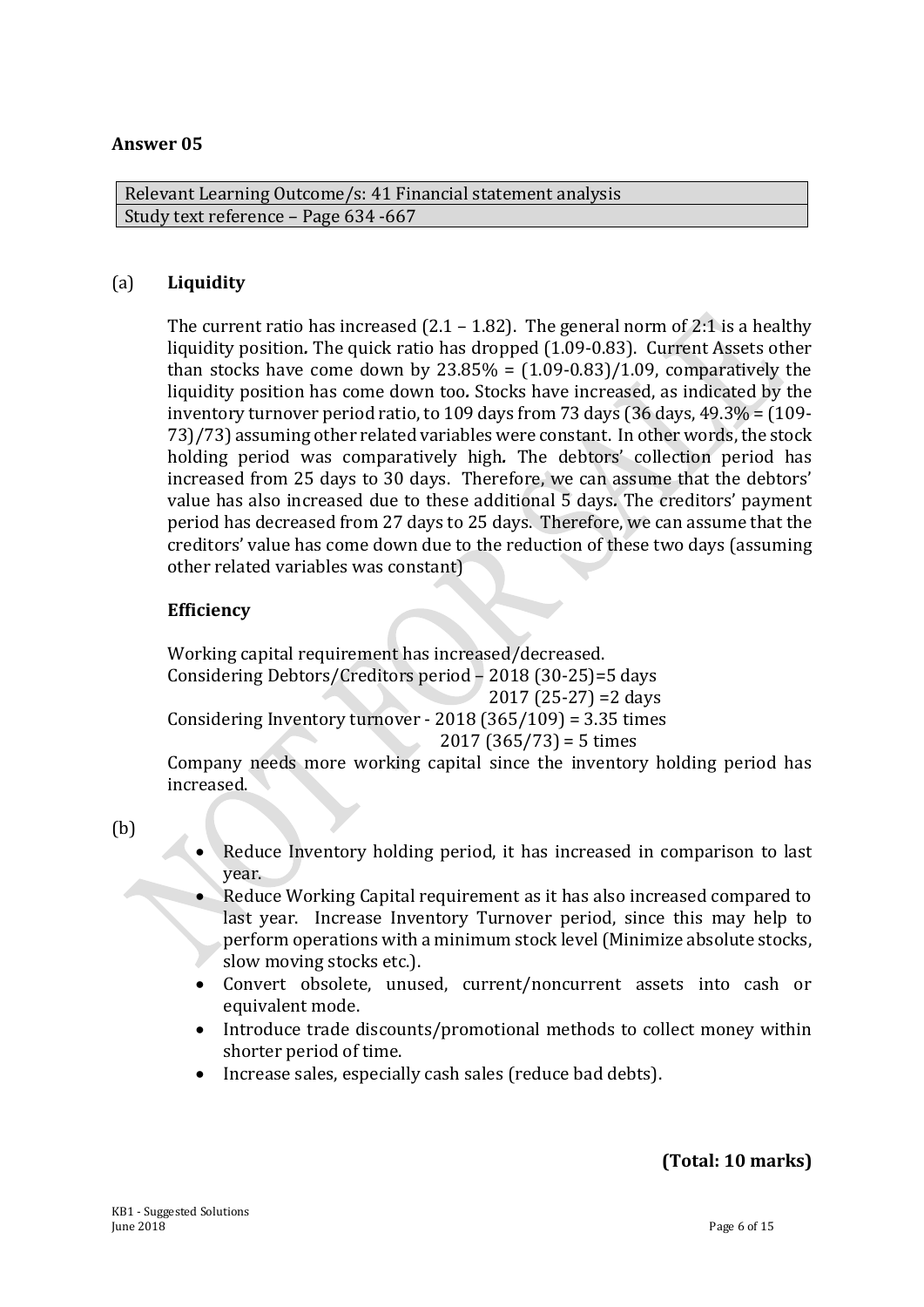Relevant Learning Outcome/s: 3.1 Consolidated financial statements Study text reference –Page 507-589

(a)

# **Maczilion PLC consolidated statement of financial position as at 31 March 2018**

|                             | <b>Maczi</b> | Haczi  | <b>Adjustments</b>              | <b>Total</b> |              |                 |
|-----------------------------|--------------|--------|---------------------------------|--------------|--------------|-----------------|
|                             |              |        |                                 | Adjustment   | Consolidated | <b>Workings</b> |
| Non-current assets:         |              |        |                                 |              |              |                 |
| Property, plant & equipment | 192,000      | 50,000 | $+3,200$ (FV)                   | 3,200        | 245,200      | W <sub>6</sub>  |
| Investments                 | 83,000       | 27,000 | $-58,000 - 25,000 + 1,000$ (FV) | (82,000)     | 28,000       | W6              |
| Investment in joint venture |              |        |                                 | 26,200       | 26,200       | W <sub>5</sub>  |
| Goodwill                    |              |        |                                 | 3,828        | 3,828        | W <sub>2</sub>  |
|                             |              |        |                                 |              | 303,228      |                 |
| <b>Current assets:</b>      |              |        |                                 |              |              |                 |
| Inventories                 | 46,000       | 23,000 | $-600$ (URP) $-400$ (URP)       | 68,000       | 68,000       | W7              |
| Receivables                 | 32,000       | 14,000 | $-2,200$ (inter co.)            | 43,800       | 43,800       | W9              |
| Cash & bank                 | 8,000        | 2,000  |                                 |              | 10,000       |                 |
|                             |              |        |                                 |              | 121,800      |                 |
| <b>Total assets</b>         |              |        |                                 |              | 425,028      |                 |
| Equity:                     |              |        |                                 |              |              |                 |
| Stated capital              | 175,000      |        |                                 |              | 175,000      |                 |
| Retained earnings           | 132,000      | 16,000 |                                 |              | 136,125      | W <sub>3</sub>  |
|                             |              |        |                                 |              | 311,125      |                 |
| Non-controlling interest    |              |        |                                 |              | 9,345        | <b>W4</b>       |
|                             |              |        |                                 |              | 320,470      |                 |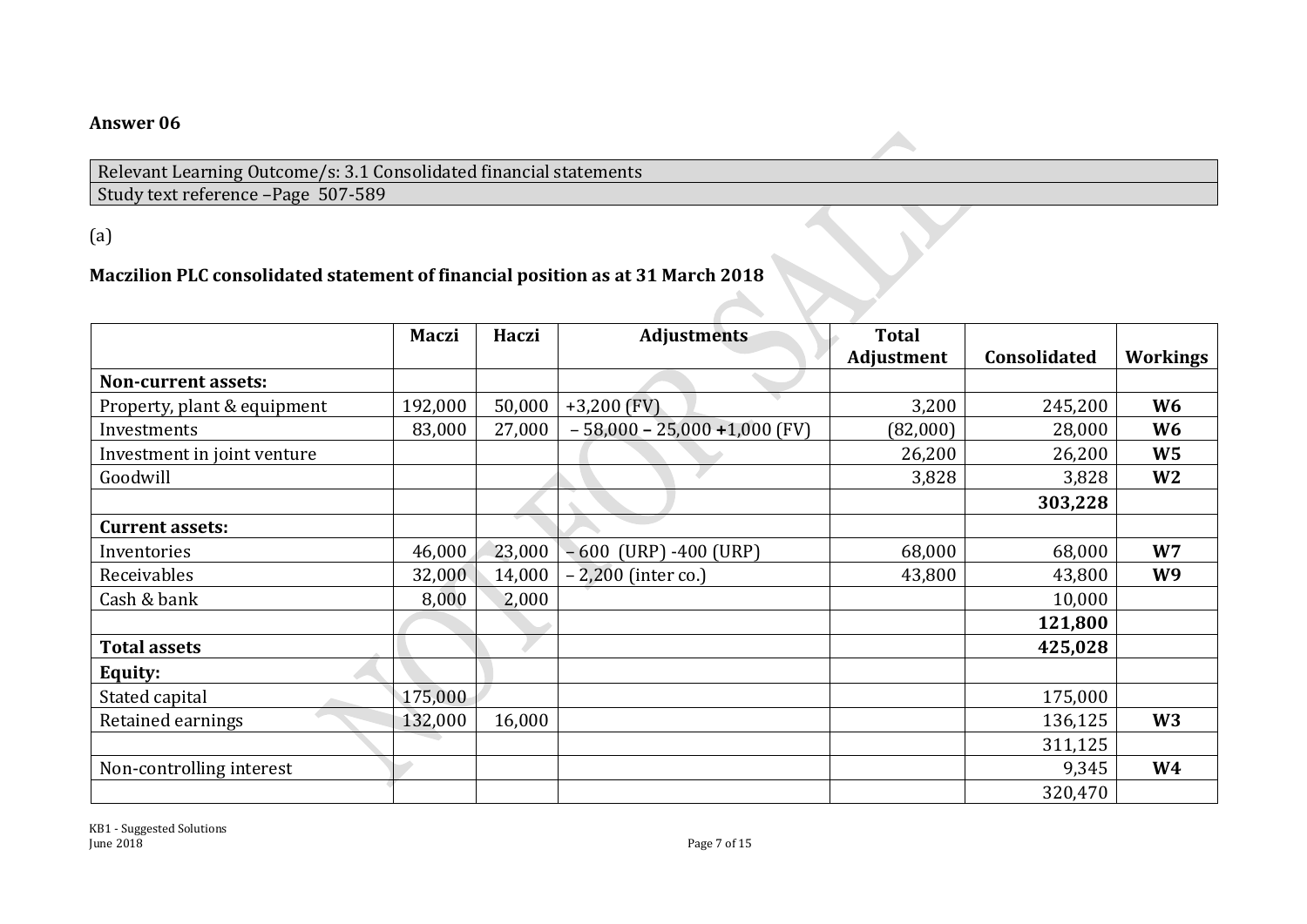| <b>Non-current liabilities:</b> |        |        |                      |         |     |
|---------------------------------|--------|--------|----------------------|---------|-----|
| Retirement benefit liability    | 12,000 | 7,000  |                      | 19,000  |     |
| Deferred consideration          |        |        |                      | 27,258  | W11 |
|                                 |        |        |                      | 46,258  |     |
| <b>Current liabilities:</b>     |        |        |                      |         |     |
| Trade & other payables          | 29,000 | 18,000 | $-2,200$ (inter co.) | 44,800  | W9  |
| Dividends payable               | 13,000 | 5,000  | $-4,500$ (inter co)  | 13,500  | W10 |
|                                 |        |        |                      | 58,300  |     |
| Total equity & liabilities      |        |        |                      | 425,028 |     |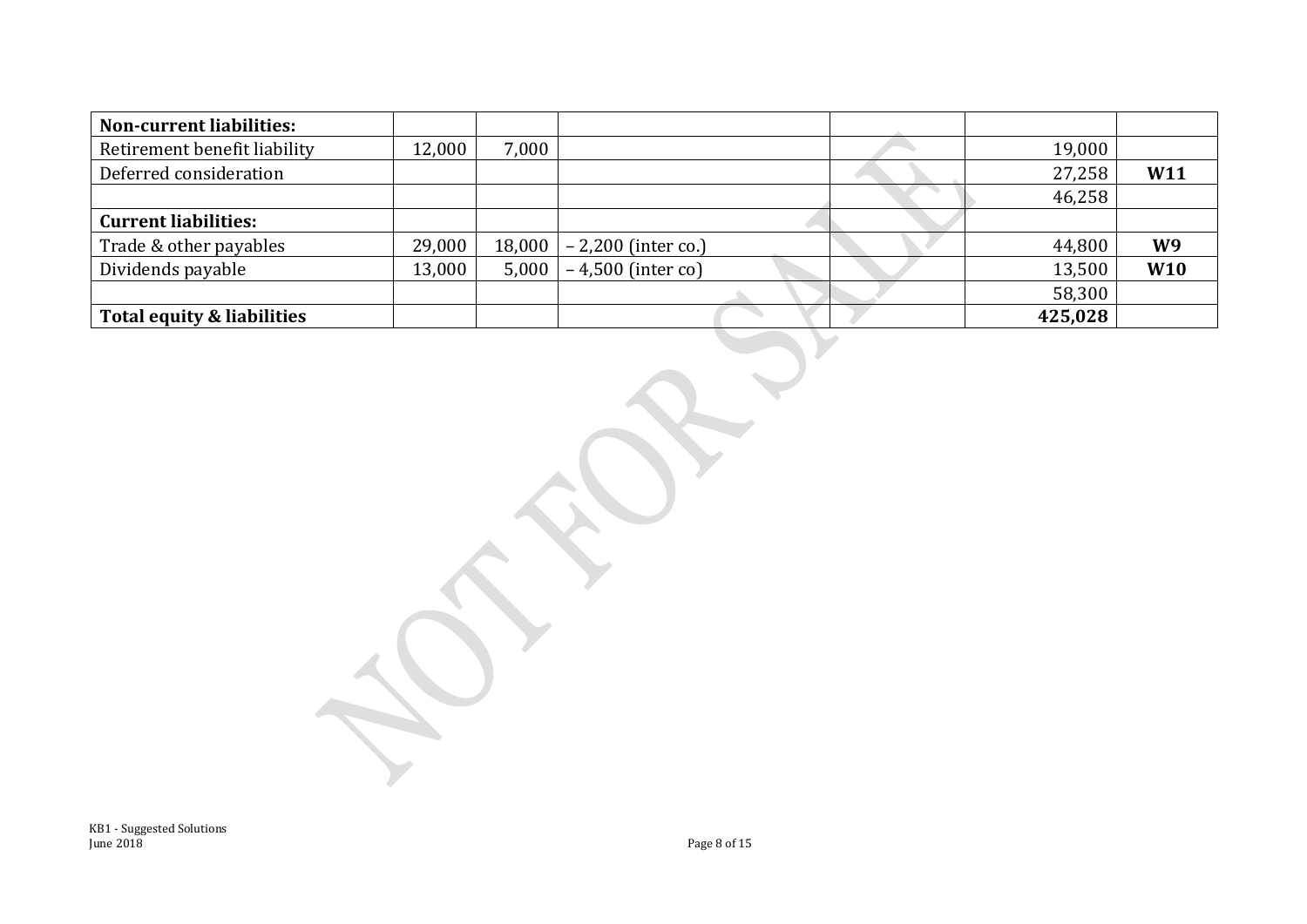### **W1 - Group structure**

| Maczilion PLC - Parent                                                            |
|-----------------------------------------------------------------------------------|
| Haczilion PLC - 90% subsidiary at reporting date therefore, include 100% of       |
| assets & liabilities.                                                             |
| Vaczi – 40% Joint Venture, significant influence exerted therefore, include under |
| equity accounting method.                                                         |

#### **W2 – Goodwill**

|                                                  | <b>Rs.'000</b> |           |  |
|--------------------------------------------------|----------------|-----------|--|
| Cost of investment:                              |                |           |  |
| Immediate cash                                   |                | 58,000    |  |
| Deferred cash (W11)                              |                | 24,780    |  |
|                                                  |                | 82,780    |  |
| Value of non-controlling interest at acquisition |                | 9,200     |  |
| Fair value of net assets at acquisition:         |                |           |  |
| Stated capital                                   | 70,000         |           |  |
| Retained earnings                                | 10,600         |           |  |
| Fair Value adjustment (W6)                       | 5,000          | (85, 600) |  |
| Goodwill                                         |                | 6,380     |  |
| Impairment of Goodwill (6,380*40%)               |                | (2, 552)  |  |
| Goodwill                                         |                | 3,828     |  |

# **W3 – Group Retained earnings at 31 March 2018**

|                                       | <b>Rs.'000</b> | <b>Rs.'000</b> | <b>Rs.'000</b> |
|---------------------------------------|----------------|----------------|----------------|
|                                       | Maczi          | Haczi          | <b>Vaczi</b>   |
| Balance per SOFP                      | 132,000        | 16,000         | 12,000         |
| Less: balance at acquisition          |                | (10, 600)      | (9,000)        |
| Interest on deferred consideration    | (2, 478)       |                |                |
| (W11)                                 |                |                |                |
| Depreciation on fair value adjustment |                | (800)          |                |
| (W6)                                  |                |                |                |
| URP Inventory (W7)                    |                | (600)          |                |
| URP on trade with Joint Venture (W8)  | (400)          |                |                |
| Dividend receivable (W10)             | 4,500          |                |                |
| <b>Impairment of Goodwill</b>         |                | (2,552)        |                |
| Adjusted balances                     |                | 1,448          | 3,000          |
| Consolidate Haczi 1,448 * 90%         | 1,303          |                |                |
| Consolidate Vaczi 3,000 * 40%         | 1,200          |                |                |
| Total                                 | 136,125        |                |                |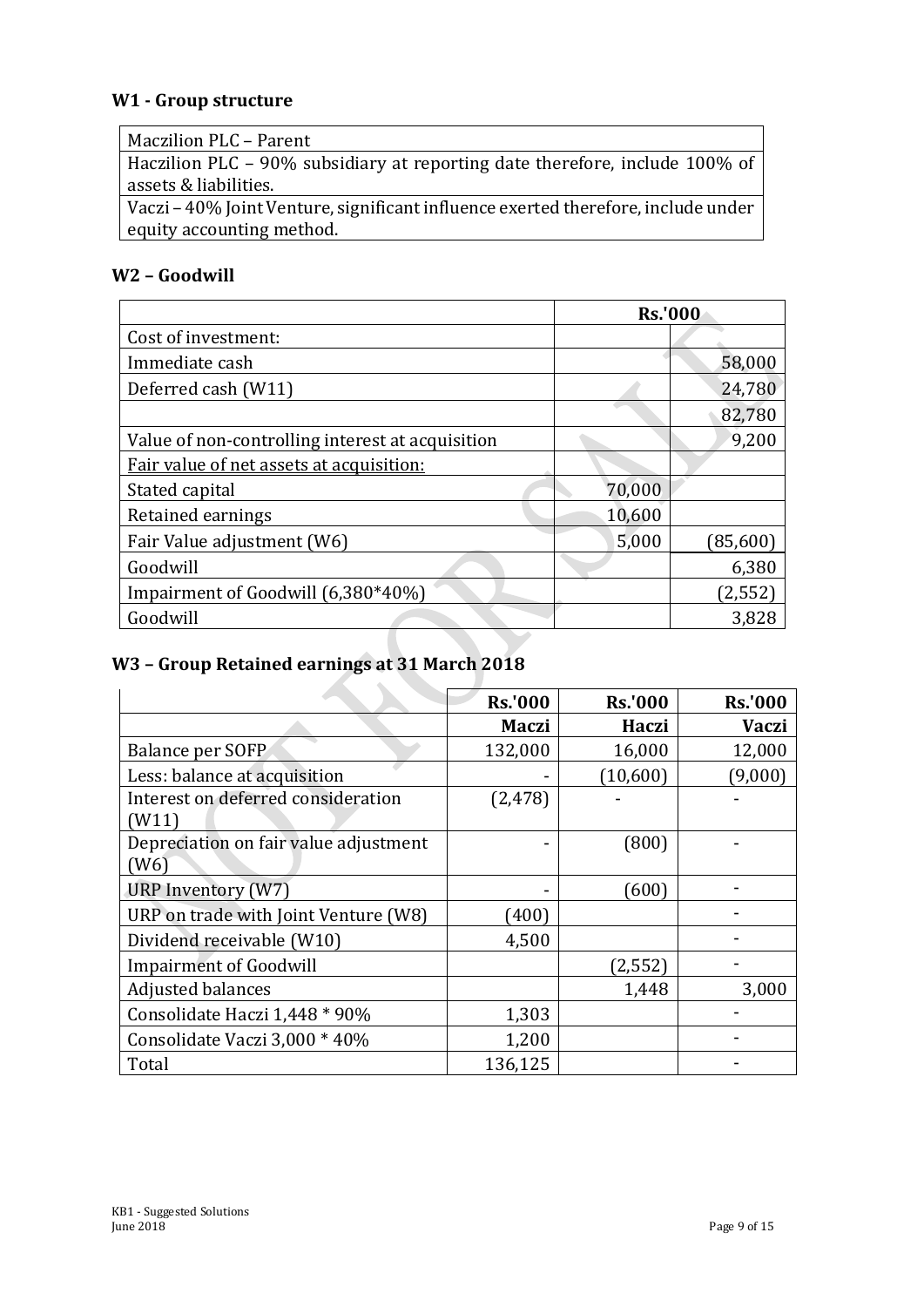#### **W4 – Non-controlling interest**

|                                                         | Haczi          |
|---------------------------------------------------------|----------------|
|                                                         | <b>Rs.'000</b> |
| Balance at acquisition                                  | 9,200          |
| Add: share of post-acquisition results (W3) (1,448*10%) | 145            |
|                                                         |                |

#### **W5 – Investment in joint venture**

|                                                         | <b>Vaczi</b>   |
|---------------------------------------------------------|----------------|
|                                                         | <b>Rs.'000</b> |
| Balance at acquisition                                  | 25,000         |
| Add: share of post-acquisition results W3 (3,000 * 40%) |                |
|                                                         |                |

#### **W6 – Fair value adjustments**

|             | At<br>acquisition | <b>Movement</b> | At Y/E |
|-------------|-------------------|-----------------|--------|
| Plant       | 4,000             | (800)           | 3,200  |
| Investments | $1,\!000$         | -               | 1,000  |
| Total       | 5,000             | (800)           |        |

Depreciation =  $(4,000/5) = 800$ 

#### **W7 – Intra group trading**

Unrealised profit is eliminated from inventory and reserves of selling company. Amount: 6,000 \*50/150 \* 30% = 600

#### **W8 – Unrealised profit on trading with Joint Venture**

Eliminate 40% of Vaczi's gain on goods remaining in group inventory. Amount:  $1,000 * 40\% = 400$  (reduce from inventory and group reserves)

#### **W9 – Intra-group balances at Y/E**

Eliminate 2,200 from receivables and payables

#### **W10 – Intra-group dividend**

Dividend receivable by Maczi from Haczi not recorded: 5,000 \* 90% = 4,500 Increase Maczi's reserves and reduce Haczi's dividend payable.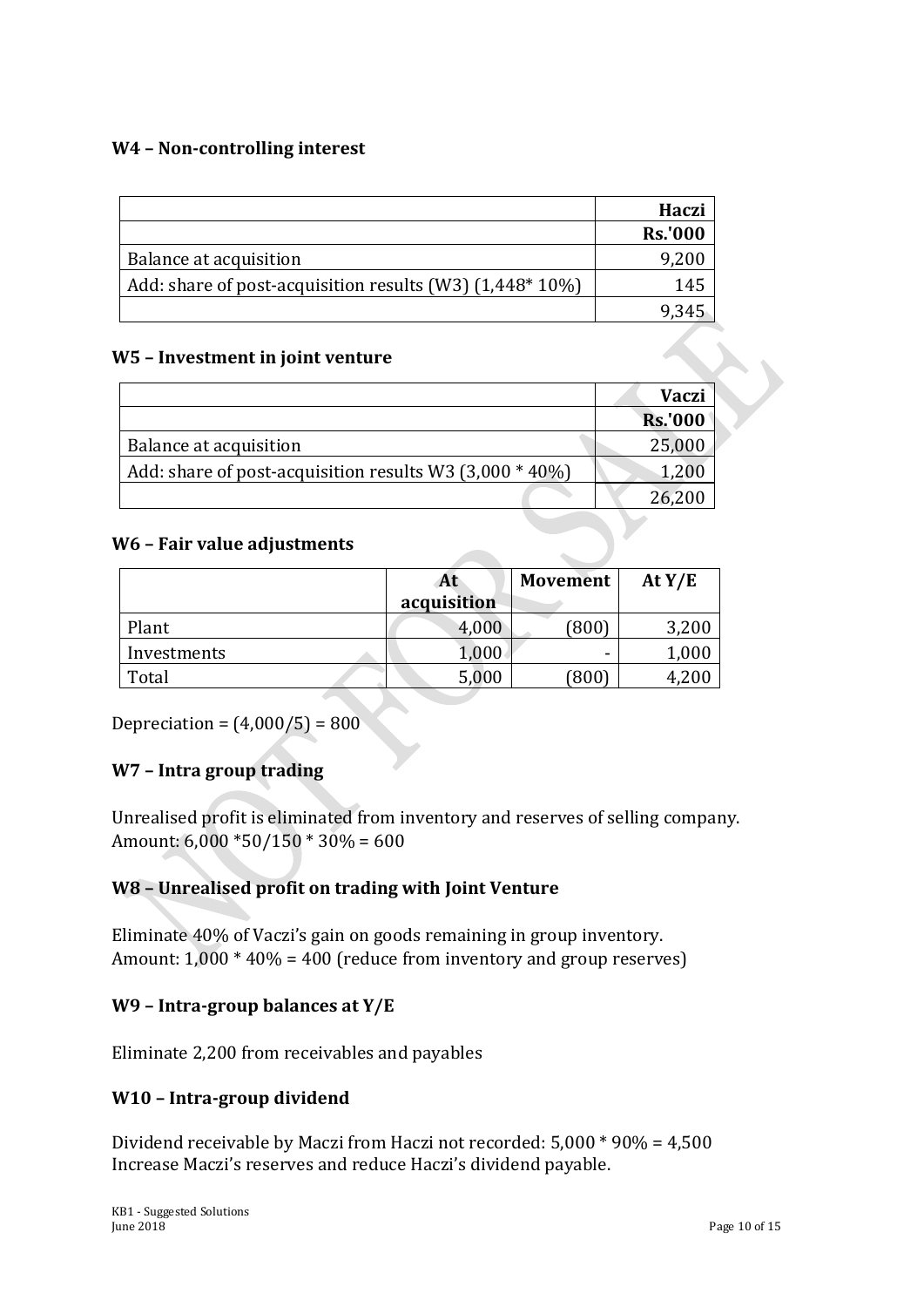#### **W11 –Deferred consideration and interest**

As the deferred consideration was measured at the acquisition date at its fair value, it was discounted for 2 years at the given discount rate of 10%.

This gave a present value of Rs. 24,780 (30,000 \* 0.826).

As the reporting date is one year later, the discount is partially unwound. The unwinding is treated as an interest expense and an additional liability.

The amount is 24,780 \* 10%= Rs. 2,478. Deferred consideration =24,780+2,478 =Rs. 27,258

(b)

There are two types of joint arrangements. These are:

- Joint operation
- Joint Venture

#### **Joint operation**

Each venturer accounts for the elements (assets, liabilities, expenses and income) under its control on an individual basis, line by line.

#### **Joint venture**

The entity will prepare its own separate accounts and will be dealt with in the books of each venturer using equity accounting as done for associate companies.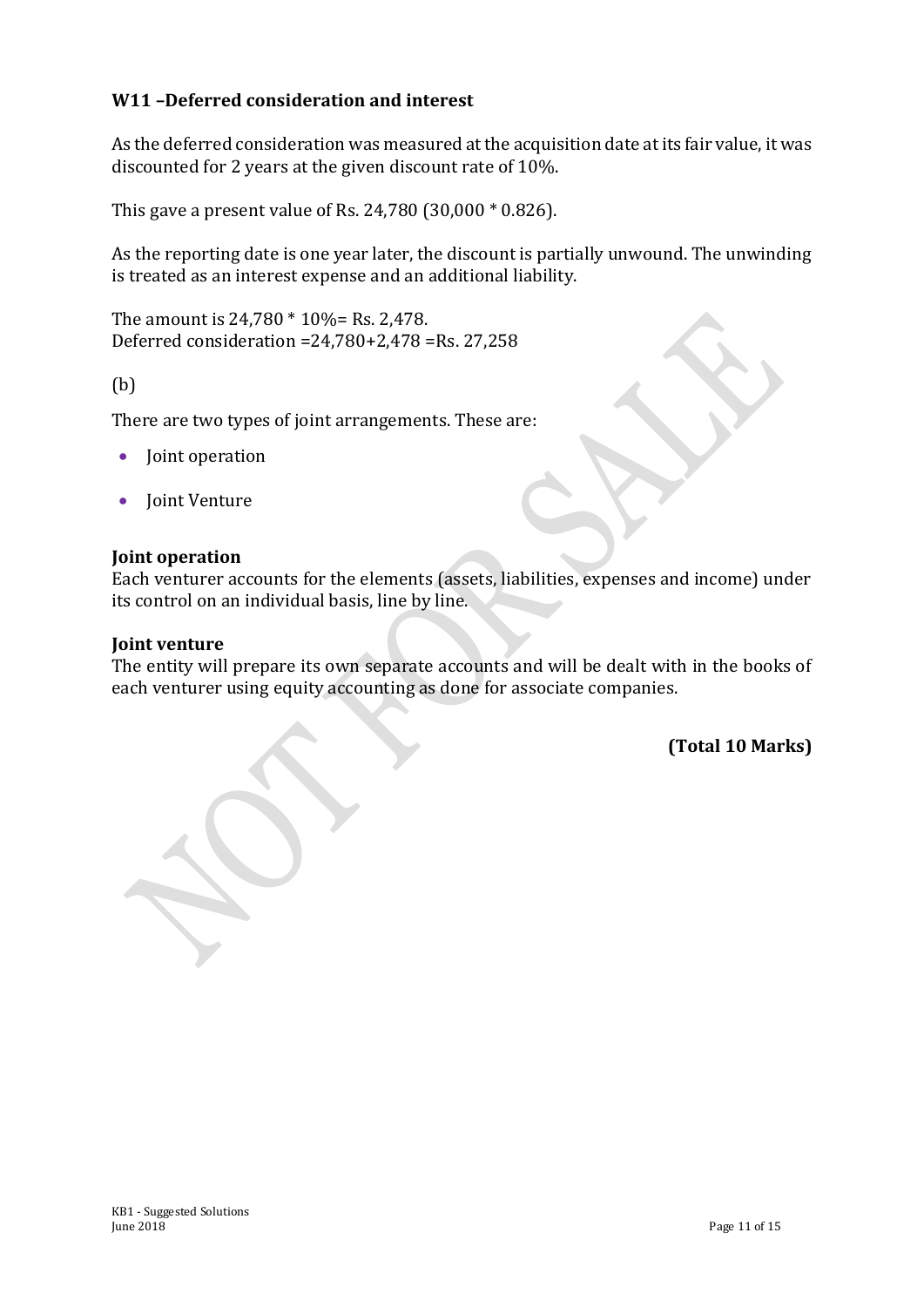Relevant Learning Outcome/s: 2.1(Level A),2.2 (Level B) Study text reference – Page 154-159, 258-266, 272-274, 194-202

(a) There is a present obligation in this case even though there is no proof of the number of repairs required.

The obligation is established by the past event of selling the products with the warranty promise. The promise is the obligation.

Past experience shows us that it is probable that an outflow of resources will be required to settle this obligation (as 2% of goods have been faulty in the past and there is no reason to believe this will be any different this year. Further, it is part of the sales contract which makes it legally enforceable).

A reliable estimate of the cost of repair can be made.

Therefore, the three conditions are met, and a provision for repair of defective goods sold and qualifying for warranty at the reporting date must be set up.

The amount of the provision is based on the best available estimate at the reporting date. The amount would be  $1.5 \text{mn} * 2\% * 15,000/ - = \text{Rs. } 450 \text{ million.}$ 

This should be charged to expenses and credited to current liabilities.

(b) An adjusting event is an event which provides further evidence of a condition existing at the reporting date.

Rock PLC has obtained the best estimate for the warranty provision for repair of defective goods before signing off and it is significantly different (i.e. double the existing provision) from the provision already made in the financial statements. Therefore, this is an adjusting event.

Hence, the revised amount of provision would be  $1.5$ mn  $*$  3%  $*$  20,000/- = Rs. 900 million.

This should be charged to expenses and credited to current liabilities.

(c) As the licence was acquired individually, it is capitalised at its cost of Rs. 150 million initially.

Subsequently, this could be valued based on either the revaluation or the cost model.

However, the question does not provide any evidence for the existence of an active market for the asset therefore, subsequent measurement should be at cost.

The licence should be amortised over its useful economic life, which is 6 years. Amortisation amount: Rs. 150 million / 6 years = Rs. 25 million per annum.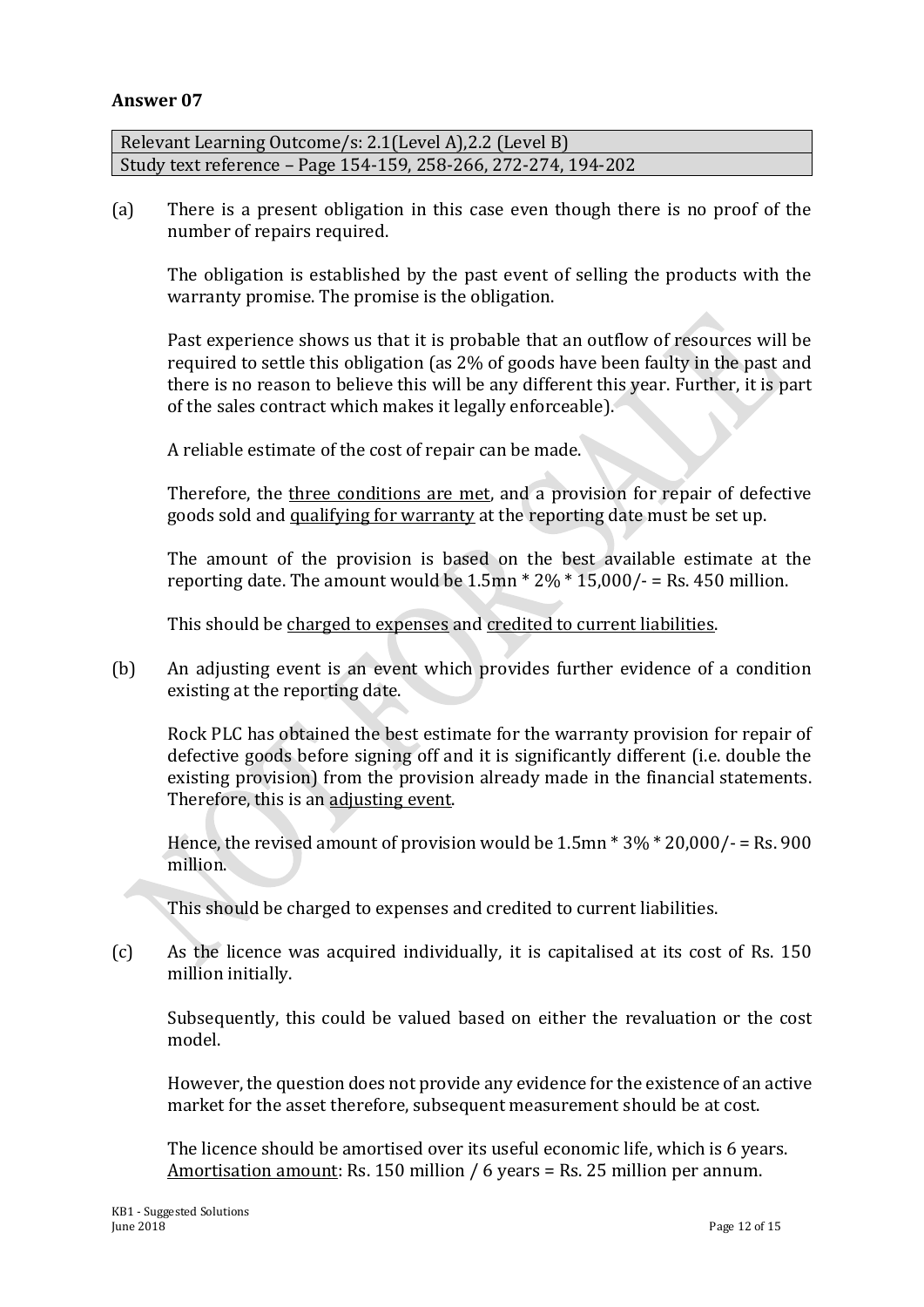Since the recoverable value of the licence is Rs. 100 million, which is lower than the carrying value of Rs. 125 million an impairment of Rs. 25 million should be provided.

The balance of the license as at 31 March 2018 = (Rs. 150 million - Rs. 25 million -  $Rs. 25$  million) = Rs. 100 million

(d) Under LKAS 17, the land and buildings element would be dealt with separately.

The lease of the land is an operating lease, since land has an indefinite useful economic life.

The lease on the buildings is assessed on its own merits.

Here, it seems like a finance lease since the useful economic life of the building is entirely taken up by the lease term. (OR the building seems like a finance lease since the present value of minimum lease payment is equal to the fair value of building).

The lease payments are split in proportion to the fair values of the respective assets.

Fair value of building= Rs. 160 million – Rs. 16 million = Rs.144 million

Buildings:  $(144 \text{ million}/160 \text{ million}) \times 12 \text{ million} = \text{Rs}. 10.8 \text{ million}$ 

Land: (Rs. 12 million – Rs. 10.8 million) = Rs. 1.2 million

Fair value of the building Rs. 144 million should be recognised as a finance lease and the respective leasehold asset and lease creditor should be recognized at Rs. 144 million**.**

Leasehold asset should be depreciated over its useful life of 50 years and hence net carrying value of the asset as at 31 March 2018 is Rs. 141.12 million (Rs. 144 million – Rs. 2.88 million).

Since the lease payment has been made in advance, Rs. 10.8 million paid on leasehold building, it is treated as a repayment of lease creditor. Hence, lease creditor as at 31 March 2018 is Rs. 133.2 million (Rs. 144 million – Rs. 10.8 million).

Finance lease interest of Rs. 10.6 million (Rs. 133.2 million \* 8%) should be charged to profit or loss as an expense & respective liability should be added to lease creditor.

Further, Rs. 1.2 million paid for the land component would be treated as an operating lease rental and expensed to the profit or loss.

(e) There is an offer for the asset of Rs. 50 million. However, this amount represents the realizable value which is not the fair value of the asset and hence not recognized at Rs. 50 million.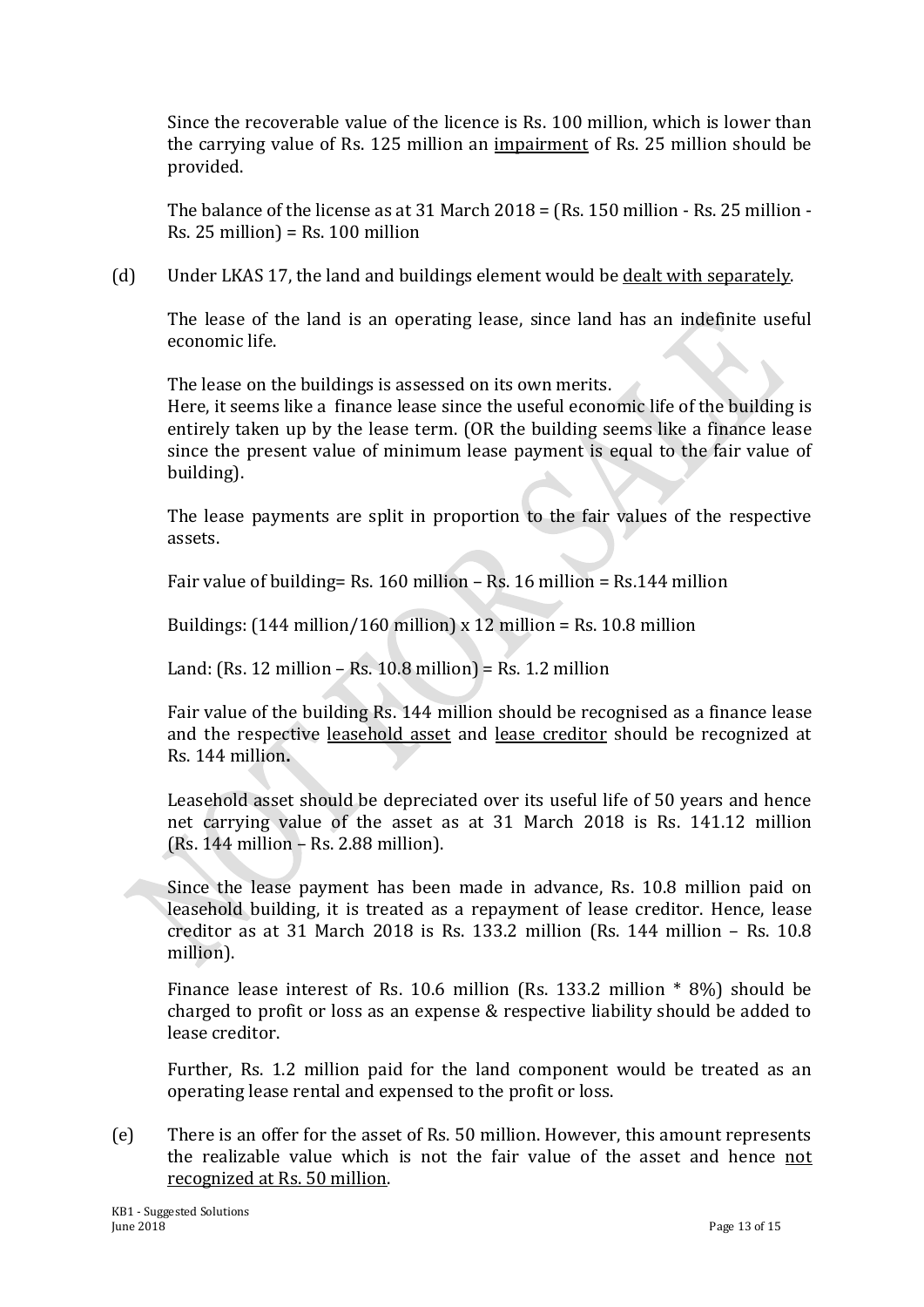A normal sale in present condition would be expected to realize at Rs. 75 million. This figure is arrived at after analyzing transactions in similar assets at quoted prices. Therefore, this would seem to qualify as a level 2 input, and would seem reasonable to be use as the basis of valuation.

The valuation models are level 3, as they are unobservable. Therefore, they are inferior to level 2 inputs.

Hence, the best estimate of fair value in this situation would be Rs. 75 million.

**(Total: 25 marks)**